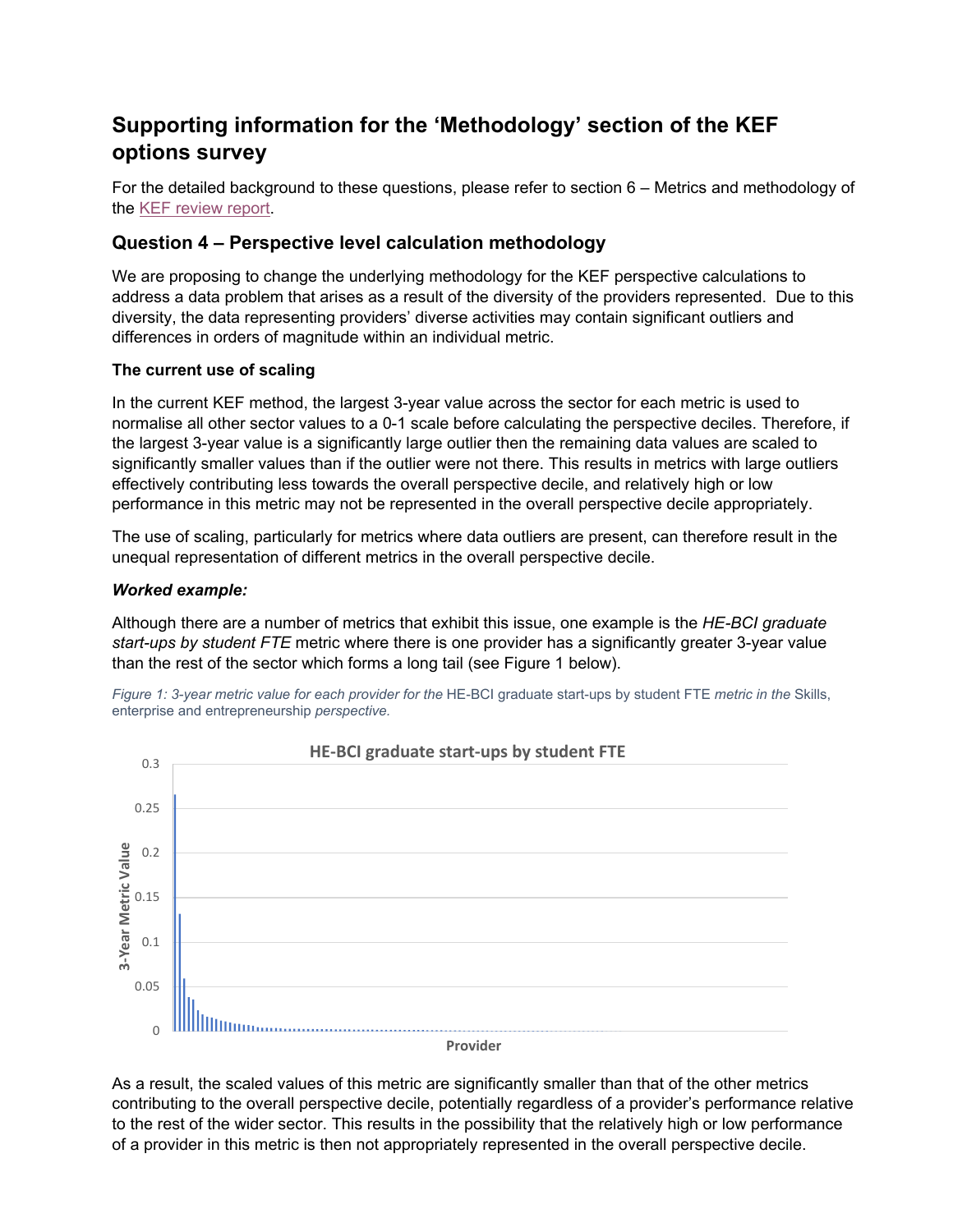The relative size, and therefore contribution, of scaled values for this metric compared to the other metrics in the *Skills, enterprise and entrepreneurship* perspective is highlighted by Figure 2 below.



*Figure 2: Box and whisker of plots of the distribution of the scaled 3-year values for each of the Skills, enterprise and* entrepreneurship *perspective metrics.*

#### **Proposed alternative method**

The alternative method proposed here seeks to improve on the current KEF method primarily through the removal of the scaling step and the use of deciles. This method does not require a scaling step to combine metric performance to calculate perspective performance, but instead totals a provider's position relative to the rest of the sector for each metric, rather than requiring a total of the absolute values for each metric.

The proposed new method involves the following steps:

- A three-year mean average value is calculated for each metric.
- All providers in the whole sector are then ordered by their three-year averages to give a metric position (1st-134th). Note that ties are unlikely in the metric values. All providers reporting a zero value would be given an equal lowest position (134th).
- For each provider the total perspective value is calculated by summing the positions of each contributing metric.
- Providers are then ordered across the sector by their total perspective values to give a perspective position (1st-134th) across the sector.
- The sector is divided into quantiles based on their perspective positions, and their performance in each perspective given a label using an involvement level corresponding to their quantile (very high to very low). We are proposing to only display this involvement level, rather than the rank or position relative to the rest of sector.
- Cluster average involvement levels are calculated by taking the mean average of the perspective positions of providers belonging to that cluster, and reporting the involvement level of the quantile in which the cluster average lies.

This method is similar to the current deciling method used, but positions are being used rather than the absolute metric values so the need for a scaling step is removed. Each metric is then equally represented in the perspective, and relative performance within a metric is also still reflected. Similar to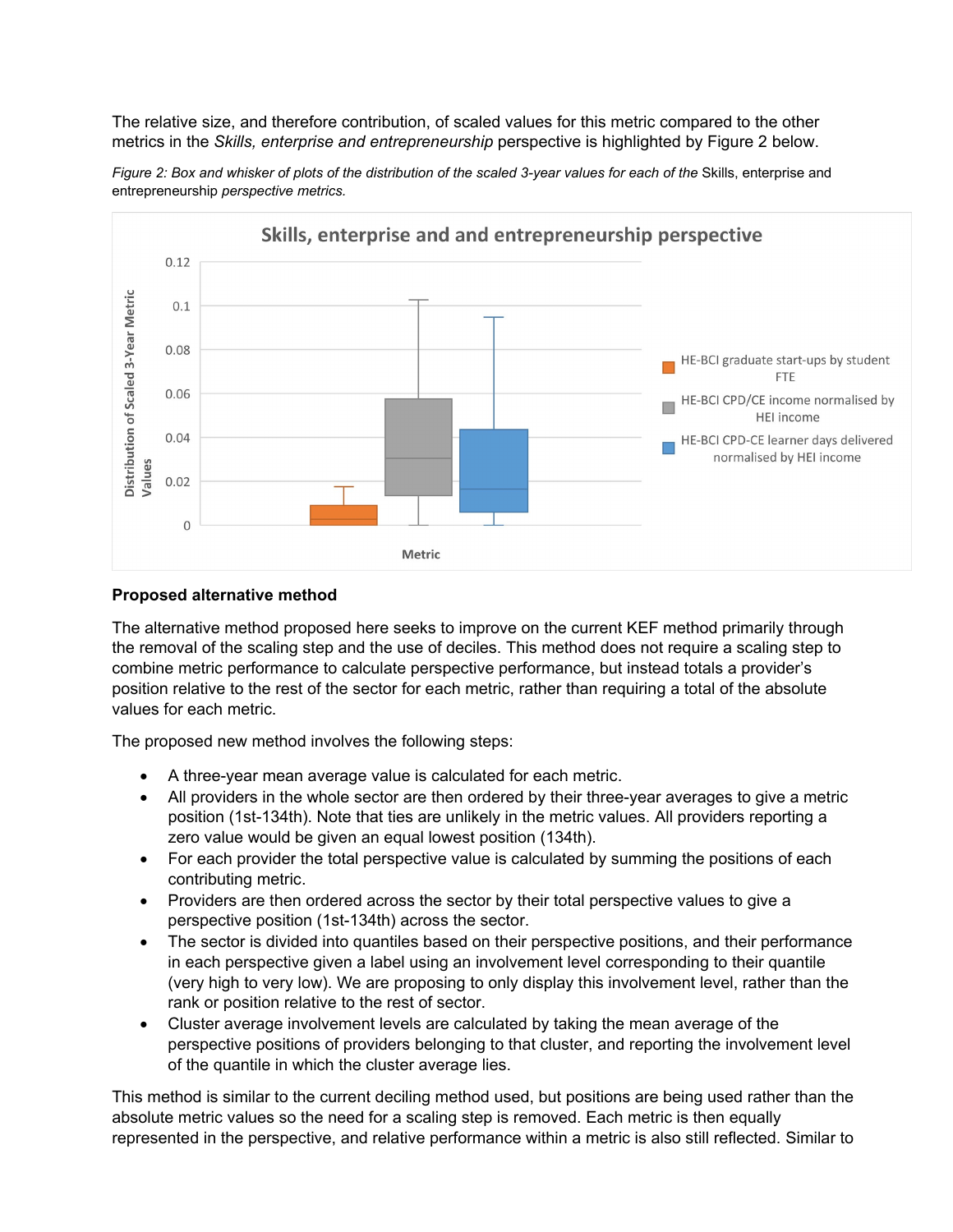the current method, metric quantiles will be found by the same technique as for perspective quantiles – in the new method by dividing the sector based on metric positions.

The proposed change of methodology is also related to the number of quantiles that are used to display provider performance. Where there are multiple providers with zero metric values, and so multiple providers sharing the joint lowest position, the metric decile range will effectively be reduced (in the worked example, a metric decile range is 3-10) and all zero-reporting providers will be placed in a higher decile. As discussed in question 5 below, if fewer quantiles are used then all providers with zero metric values will be placed in the lowest quantile. A similar approach will be taken if there are multiple providers with zero values for *all* contributing metrics and therefore have the joint lowest perspective position, when placing them in perspective quantiles.

An ongoing issue with this proposed method is that the summing of metric values to give a perspective value effectively encourages consistent average performance across metrics rather than excelling in specific areas of KE based on strategic decisions or institutional capacity. However, this issue exists in the current method where the scaled metric values are mean averaged to calculate the perspective value, so the alternative method is not exacerbating this issue.

#### *Worked example:*

In the *Skills, Enterprise and Entrepreneurship* perspective the *graduate start-ups by student FTE* metric for many providers contributes relatively less to the perspective decile and therefore high performance in this metric may not be being appropriately represented in the final perspective decile.

Table 1 below details the scaled metric values for some exemplar providers and illustrates where their relative performance in a given metric does not appear to be aligned with their final perspective decile. The table also gives the new perspective deciles calculated using proposed method described above.

| <b>Provider</b>                                               | <b>Metric</b>                                                       | 3-Year<br><b>Metric Value</b><br><b>Scaled</b> | <b>Metric</b><br><b>Decile</b> | <b>Existing method</b><br><b>Perspective</b><br><b>Decile</b> | New method<br><b>Perspective</b><br><b>Decile</b> |
|---------------------------------------------------------------|---------------------------------------------------------------------|------------------------------------------------|--------------------------------|---------------------------------------------------------------|---------------------------------------------------|
| Provider 1                                                    | HE-BCI CPD/CE income<br>normalised by HEI income                    | 0.3                                            | 10                             |                                                               | 6                                                 |
| Very large<br><b>CPD/CE</b><br>income is                      | HE-BCI CPD-CE learner days<br>delivered normalised by HEI<br>income | 0.03                                           | 6                              | 10                                                            |                                                   |
| relative<br>outlier                                           | HE-BCI graduate start-ups by<br>student FTE                         | $\overline{0}$                                 | $3\#$                          |                                                               |                                                   |
| Provider 2<br><b>Strong</b><br>performance<br>in graduate     | <b>HE-BCI CPD/CE income</b><br>normalised by HEI income             | 0.008                                          | 1                              |                                                               |                                                   |
|                                                               | HE-BCI CPD-CE learner days<br>delivered normalised by HEI<br>income | 0.003                                          | 3                              | 1                                                             | 3                                                 |
| start-ups                                                     | HE-BCI graduate start-ups by<br>student FTE                         | 0.007                                          | 7#                             |                                                               |                                                   |
| Provider 3                                                    | HE-BCI CPD/CE income<br>normalised by HEI income                    | 0.0009                                         | 1                              |                                                               |                                                   |
| Very large<br>graduate<br>start-ups is<br>relative<br>outlier | HE-BCI CPD-CE learner days<br>delivered normalised by HEI<br>income | 0.002                                          | 3                              | 8                                                             | 4                                                 |
|                                                               | HE-BCI graduate start-ups by<br>student FTE                         | 0.2                                            | $10^{#}$                       |                                                               |                                                   |

*Table 1: Scaled 3-year metric values, metric deciles and perspective deciles for 3 exemplar provider.*

*#Due to sparse data in this metric, the full range of metric deciles has not been used and the lowest metric decile is 3.*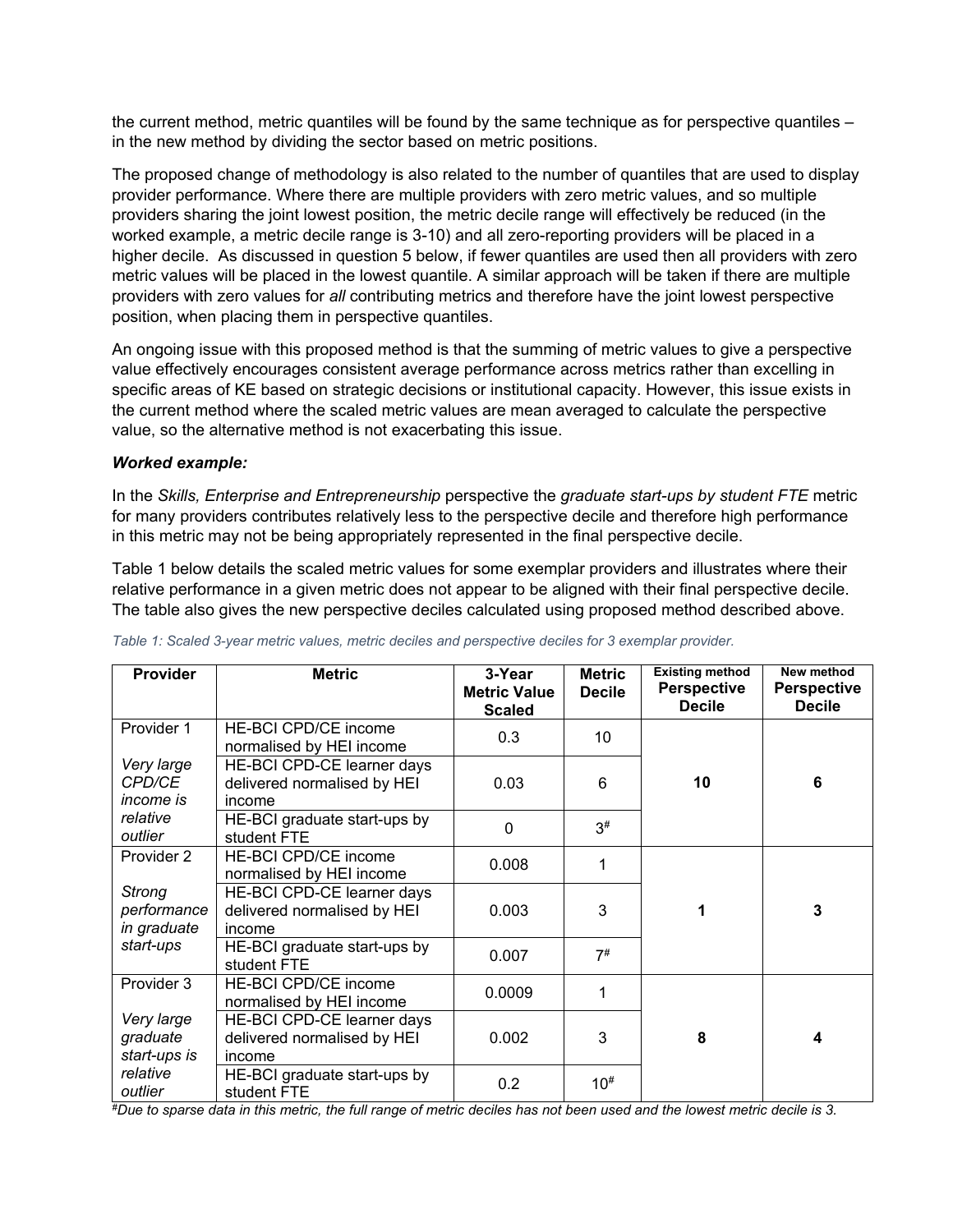The examples in Table 1 illustrate a number of scenarios where metrics may not be best represented in the perspective decile using the current methodology, in particular the graduate start-ups metric is consistently under-represented due to its scaled values, which has the following impacts:

- **Provider 1 - perspective performance dictated by outlying metric performance** The perspective decile mostly reflects the exceptionally high performance in the CPD/CE income metric as this scaled value is relatively very high, and the perspective decile does not represent the performance in the other metrics.
- **Provider 2 - high performance in under-represented metric not reflected** The perspective decile is equal to the lowest performing metric decile and the high performance in the graduate start-ups metric does not appear to be reflected (due to the low metric values after scaling).
- **Provider 3 - very high performance in under-represented metric only reflected as relative outlier**

The graduate start-ups metric is having a significant effect on the perspective decile as this provider is one of the relative outliers in this metric and so has a very high scaled metric score.

## **KEF Options Survey question 4\* – Perspective level calculation methodology**

We are proposing to change the underlying methodology for the KEF perspective calculations to remove the need for scaling by presenting perspective level results that relate to relative positions rather than absolute metric values.

Are you in agreement with RE making the proposed methodology change for KEF2?

- a) No change continue with the same methodology used in KEF1 in 2021.
- b) Yes, make the prosed change Use the proposed alternative methodology for KEF2.

*\*Survey question placed here for reference, please use the online [KEF Options Survey](https://www.surveymonkey.co.uk/r/KEFoptions2022) to provide your response.*

# **Question 5 & 6 – Proposal to move to five quintile levels and labelling options**

### **Background**

Feedback gathered through both the KEF survey and focus groups suggested that the current 'top/bottom' nomenclature used to label deciles and final KEF results invited a competitive view of the KEF which was beyond the original objective of the exercise (presenting inter-cluster comparisons).

Further to this, the 'bottom' language can read quite negatively and may not be accurately reflecting the performance of providers in that decile. The juxtaposition of language between being in the 'top 50%' and the 'bottom 50%' also implied a greater difference in performance than may be present in reality.

Feedback from the focus groups and discussions with the metrics expert group also highlighted issues with using deciles to present final KEF results. The deciles used to present performance can result in final provider results seeming more dissimilar than in reality due to there being 10 different quantiles to divide a relatively low number of providers between. This can result in providers being presented in different final deciles even if their underlying data is very similar because their results sit very close to a threshold between different deciles. This issue occurs particularly where the underlying data is quite 'bunched', including for the public and community engagement self-assessment scores. Decreasing the number of quantiles reduces the frequency of this issue occurring.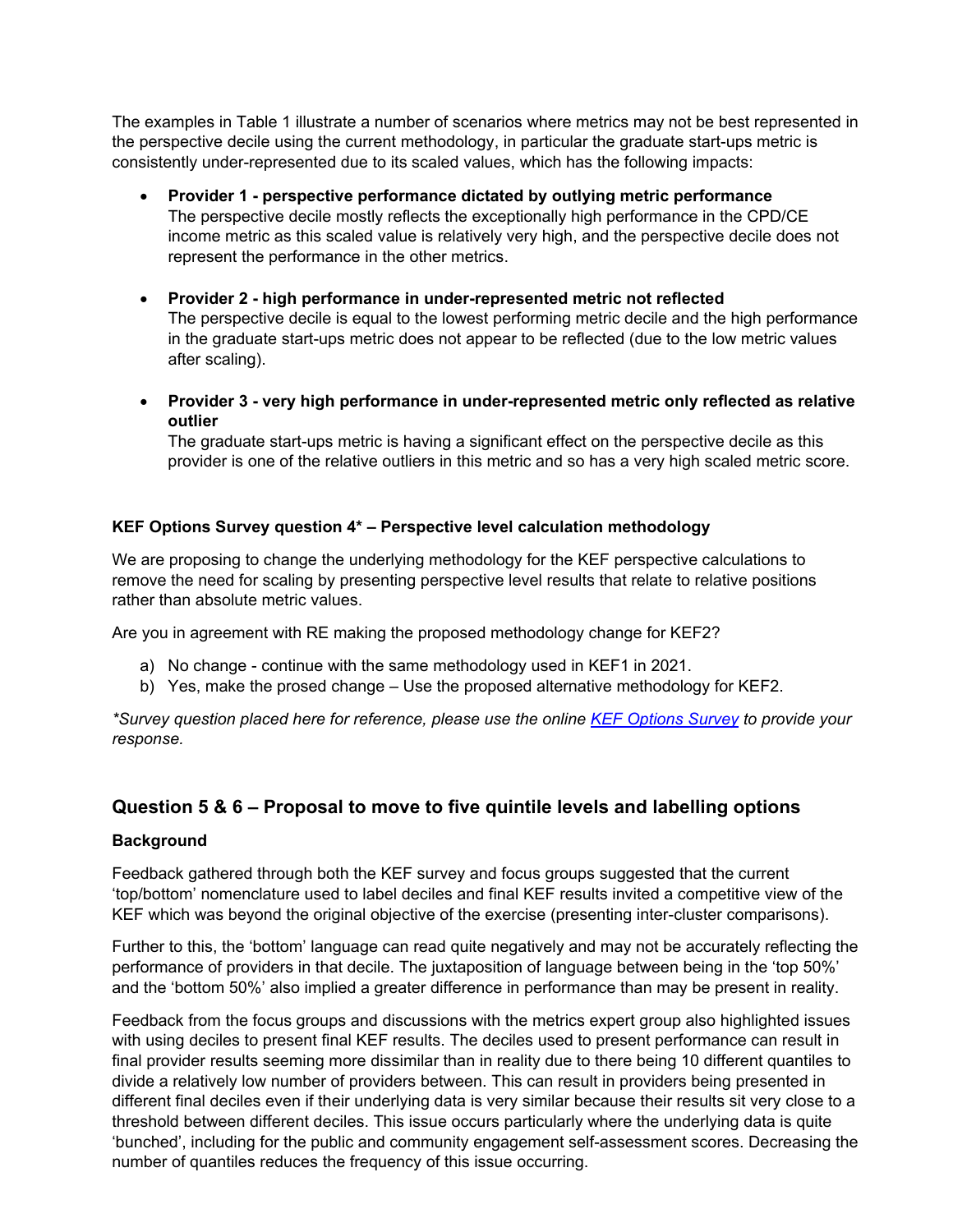In addition, data used in the KEF can be sparse and as a result a large number of providers report a zero value for the 3-year average in some metrics. This issue is particularly apparent in the IP and commercialisation perspective where a count of spin-outs is used rather than HEI income for the denominator and consequently a large proportion of the sector report a zero value. In order to place these providers in a decile, the current method reduces the decile range and all zero-reporting providers are all placed in a higher decile. As a result, relative performance across metrics is not necessarily consistent or accurately reflected, and the cluster average can appear high when comparing across over metrics and perspectives

The use of fewer quantiles would allow the placement of all providers with a zero metric value in the lowest quantile, without there being a potentially inaccurate gap to the quantile of the next non-zero reporting provider. In addition, relative performance across metrics will then be more consistent.

For the reasons set out above, we are proposing to move away from the use of ten deciles and instead move to the use of five quintile indicating level of involvement through labelling of 'very high to very low'. As shown in **Option 3** of the below table.

| Option 1-<br>no change | Option 2 -<br>deciles with<br>number<br>labelling<br>$only*$ | <b>Option 3 Research</b><br><b>England proposed</b><br>change - Quintiles<br>of involvement level<br>with word labelling | Option 4-<br>Quintiles with<br>number<br>labelling <sup>#</sup> | Option 5-<br>Quartiles with<br>word labelling | Option 6-<br>Quartiles with<br>number<br>labelling* |
|------------------------|--------------------------------------------------------------|--------------------------------------------------------------------------------------------------------------------------|-----------------------------------------------------------------|-----------------------------------------------|-----------------------------------------------------|
| Top 10%                | Decile 10                                                    | Quintile 5<br>Very high                                                                                                  | Higher                                                          | Quartile 4                                    |                                                     |
| Top 20%                | Decile 9                                                     | involvement                                                                                                              |                                                                 | involvement                                   |                                                     |
| Top 30%                | Decile 8                                                     | Higher Involvement                                                                                                       | Quintile 4                                                      | Higher<br>medium<br>involvement               | Quartile 3                                          |
| Top 40%                | Decile 7                                                     |                                                                                                                          |                                                                 |                                               |                                                     |
| Top 50%                | Decile 6                                                     | Medium                                                                                                                   | Quintile 3                                                      |                                               |                                                     |
| Bottom 50%             | Decile 5                                                     | involvement                                                                                                              |                                                                 | Lower medium<br>involvement                   | Quartile 2                                          |
| Bottom 60%             | Decile 4                                                     | Lower involvement                                                                                                        | Quintile 2                                                      |                                               |                                                     |
| Bottom 70%             | Decile 3                                                     |                                                                                                                          |                                                                 |                                               |                                                     |
| Bottom 80%             | Decile 2                                                     | Very low                                                                                                                 | Quintile 1                                                      | Lower<br>involvement                          | Quartile 1                                          |
| Bottom 90%             | Decile 1                                                     | involvement                                                                                                              |                                                                 |                                               |                                                     |

#### *Table 2: Labelling options for the KEF dashboard.*

 $\overline{f}$  We would provide a label to indicate that the higher the quantile number the higher the performance and quantile '1' represents the lowest level of performance.